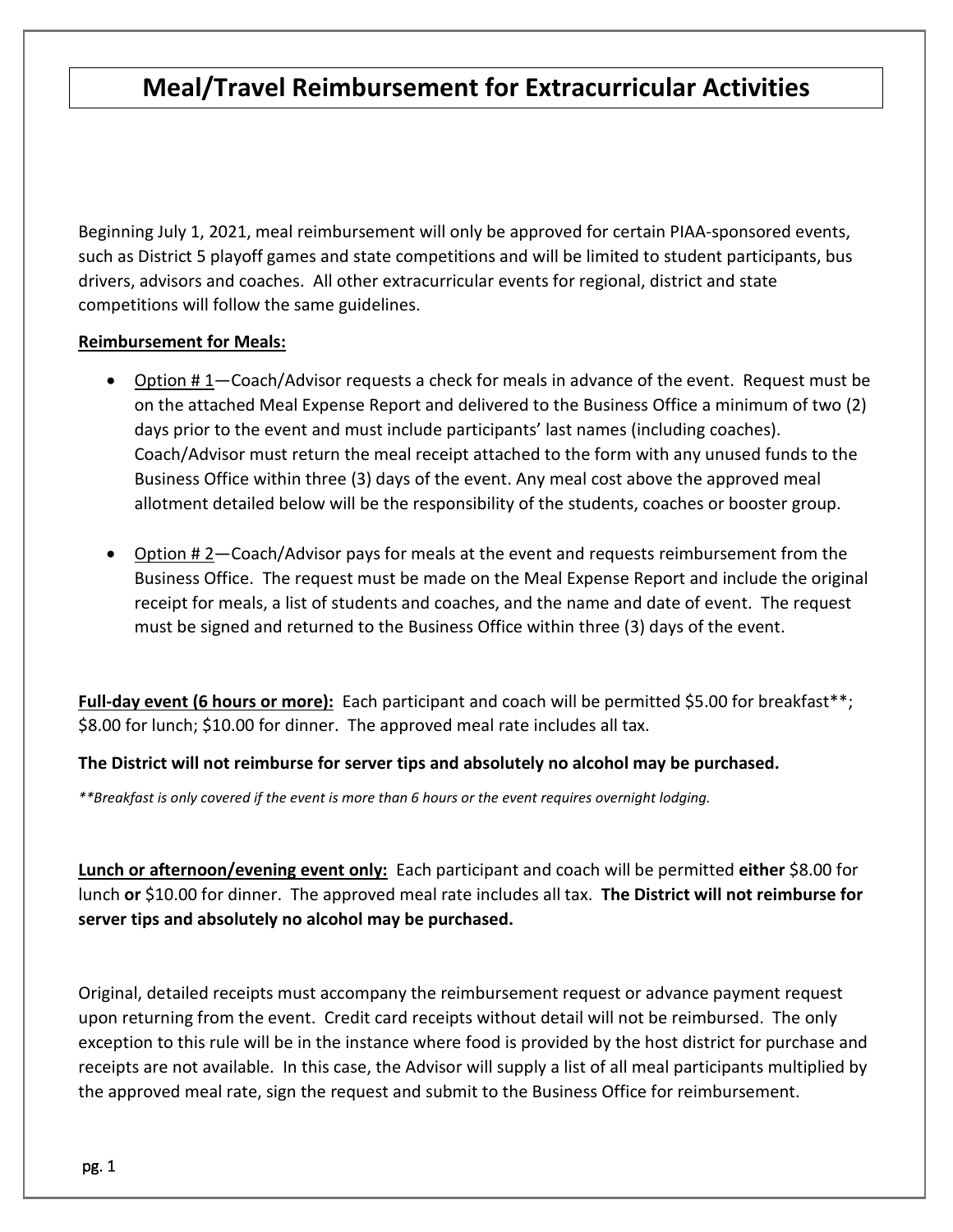# **Meal/Travel Reimbursement for Extracurricular Activities**

## **Transportation**

Whenever possible, the District-owned van will be used for transportation. All drivers must submit to the Business Office a copy of their driver's license and proof of insurance prior to operating a Districtowned vehicle. Background checks will be conducted by the District's insurance carrier prior to any person being permitted to drive the van. Failure to provide the necessary documents will result in the loss of driving privileges.

### • **Charter Bus Consideration**

Should an event occur **more than one and one-half (1 ½) hours away** from the Conemaugh Township Area High School for an inter-district state playoff game, the District will pay for a charter bus. Booster groups will be permitted to pay the difference between the actual cost of a regular bus and the charter bus cost provided arrangements are made through the Athletic Director in conjunction with the Business Manager prior to the event. Other extracurricular regional or state competitions will follow the same guidelines.

## • **Use of a Private Vehicle**

Use of a private vehicle will be permitted only if the driver has parent-signed permission slips from each participant. Reimbursement will be made upon submission of the attached District Travel Expense Report and will be reimbursed at the current I.R.S. mileage reimbursement rate. Travel reimbursement requests must be returned to the Business Office within three (3) days of the event.

#### **Overnight Lodging**

Due to many variables, overnight lodging will be reviewed on a case-by-case basis by the Superintendent or his designee, however, approved meal reimbursement rates will apply. Board approval will be required prior to the event.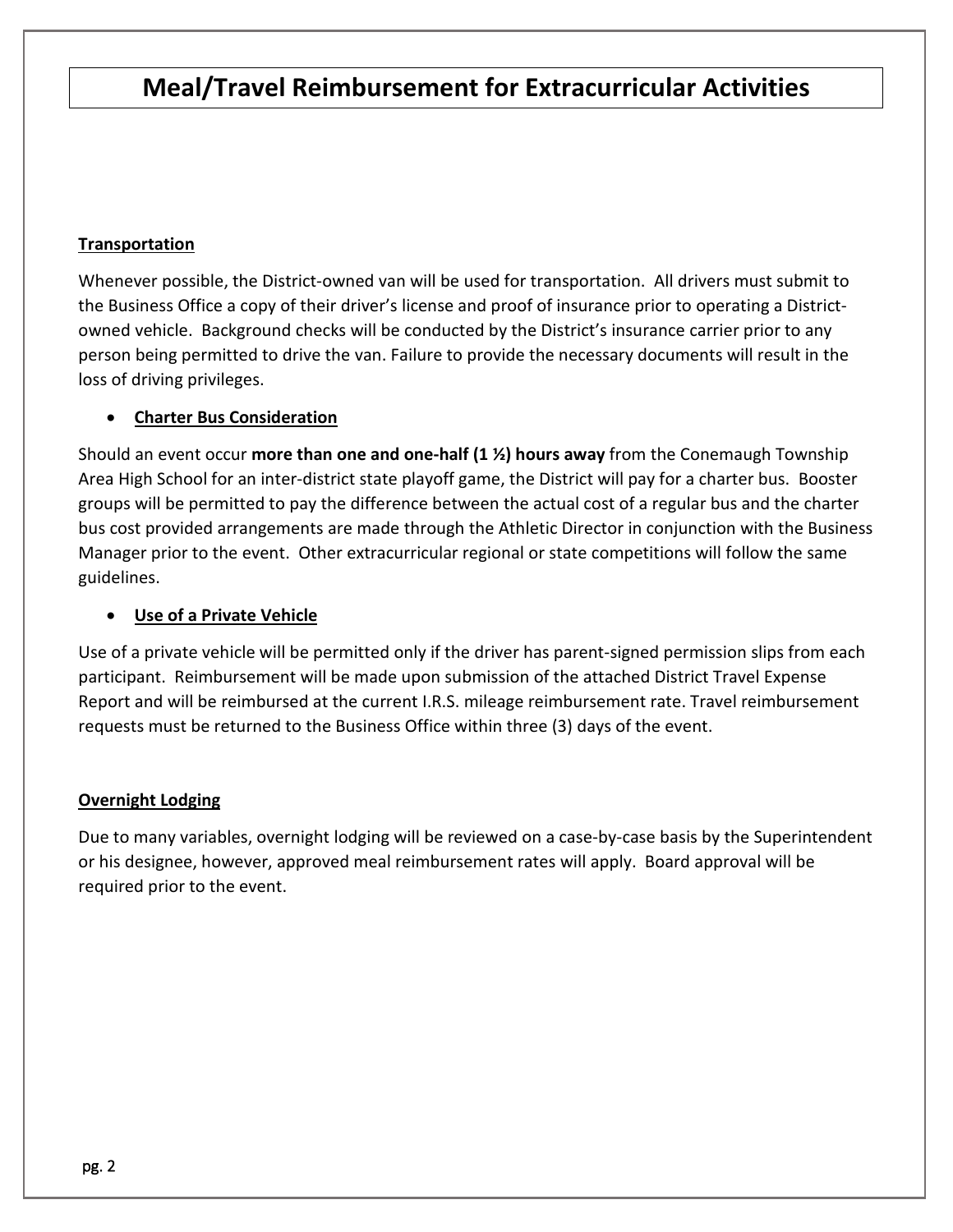# **Extracurricular Meal Expense Report**

**Coach/Advisor \_\_\_\_\_\_\_\_\_\_\_\_\_\_\_\_\_\_\_\_\_\_\_\_\_\_\_\_\_\_\_\_ Date of Event\_\_\_\_\_\_\_\_\_\_\_\_\_\_\_\_\_\_\_\_\_\_\_\_\_\_**

**Name of Event\_\_\_\_\_\_\_\_\_\_\_\_\_\_\_\_\_\_\_\_\_\_\_\_\_\_\_\_\_\_\_\_\_\_\_\_\_\_\_\_\_\_\_\_\_\_\_\_\_\_\_\_\_\_\_\_\_\_\_\_\_\_\_\_\_\_\_\_\_\_\_**

#### **ATTACH ALL ORIGINAL RECEIPTS**

**List Students, Drivers and Coaches (Last Name Only)**

| $\mathbf{1}$ . | 10. | 19. | 28. |
|----------------|-----|-----|-----|
| 2.             | 11. | 20. | 29. |
| 3.             | 12. | 21. | 30. |
| 4.             | 13. | 22. | 31. |
| 5.             | 14. | 23. | 32. |
| 6.             | 15. | 24. | 33. |
| 7.             | 16. | 25. | 34. |
| 8.             | 17. | 26. | 35. |
| 9.             | 18. | 27. | 36. |

| Total Number of Breakfasts x \$5.00             |  |  |
|-------------------------------------------------|--|--|
| x \$ 8.00<br><b>Total Number of Lunches</b>     |  |  |
|                                                 |  |  |
| <b>Total Number of Dinners</b><br>x \$10.00     |  |  |
| Total Reimbursement Requested for Meals         |  |  |
| Less any Advances Prior to Event                |  |  |
| Net Meal Reimbursement/(Net Return to District) |  |  |
|                                                 |  |  |

Signature/Date Approved Approved Principal or Athletic Director Principal or Athletic Director Principal or Athletic Director

**Return to the Business Office within Three (3) Days of the Event**